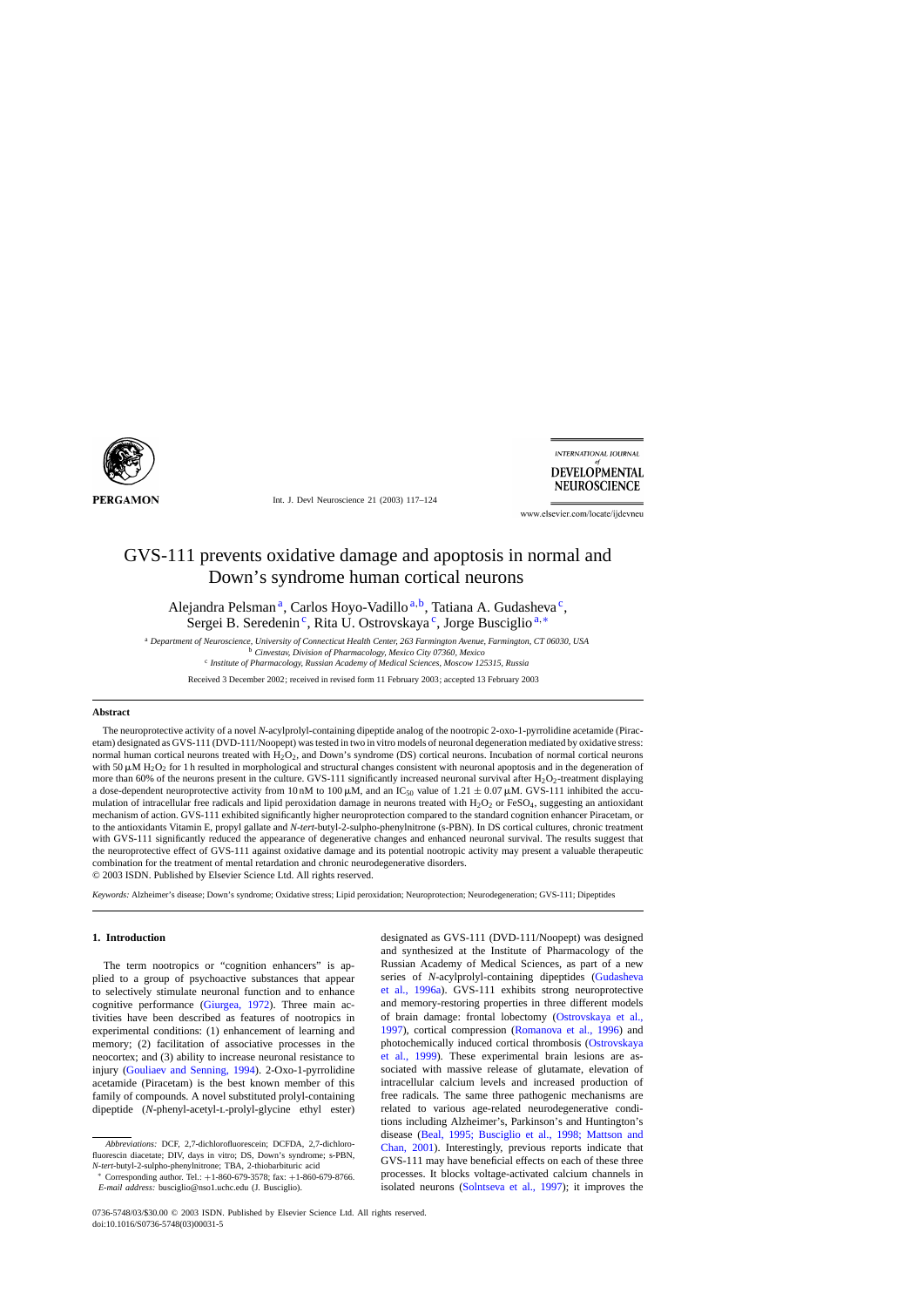<span id="page-1-0"></span>survival of cerebellar granule cells in culture after exposure to glutamate [\(Ostrovskaya et al., 1998\)](#page-7-0); and it diminishes the accumulation of oxidation by-products in blood and brain of mice genetically predisposed to stress and in rats immobilized for 24 h [\(Lysenko et al., 1997\)](#page-7-0). These results suggest that GVS-111 is a neuroprotective agent with potential therapeutic use. In this study, the neuroprotective properties of GVS-111 were investigated in two in vitro models of neurodegeneration associated with oxidative stress: normal human cortical neurons exposed to  $H_2O_2$ , and Down's syndrome (DS) neurons in culture. Both models present intracellular accumulation of free radicals and increased lipid peroxidation leading to neuronal apoptosis ([Busciglio and Yankner, 1995\)](#page-6-0). The results indicate that, in both experimental paradigms, GVS-111 significantly increased neuronal survival and prevented the accumulation of intracellular free radicals, peroxidative damage and the development of neurodegenerative changes.

#### **2. Experimental procedures**

# *2.1. Human fetal cortical cultures*

Brain tissue samples were obtained from the Department of Pathology, Albert Einstein College of Medicine. Primary human cortical cultures were established from cortical tissue of 17–21-week-gestation normal and DS fetal abortuses. The protocols for obtaining post-mortem fetal brain tissue complied with federal and institutional guidelines. Informed consent was obtained from all participants. Normal and DS fetal cortical cultures were generated as previously described [\(Busciglio and Yankner, 1995; Busciglio et al.](#page-6-0), [1993\).](#page-6-0) Briefly, cortical tissue was washed  $3 \times$  in Hank's balanced salt solution, freed of meninges, cut in small pieces and incubated in 0.025% trypsin for 20 min. The cells were dissociated by repeated passages through a Pasteur pipette, washed  $3\times$  and plated on poly-D-lysine-coated 24-well multiwells at a density of 400,000 cells per well. The plating media was D-MEM (Life Technologies), supplemented with 10% iron-supplemented calf serum (HyClone). Two hours after plating, the media was changed to serum-free media consisting of  $D-MEM + N2$  supplements (Life Technologies). Under these conditions, 70–80% of the cells present in the culture were neurons. Partial medium changes were performed every 3 days.

# 2.2. Treatment with  $H_2O_2$

A fresh stock of  $1 \text{ mM } H_2O_2$  was prepared in D-MEM for each experiment. At 7 days in vitro (DIV),  $H_2O_2$  was added to the culture medium at the indicated concentrations. After 1 h, the cultures were washed with fresh medium and maintained in  $D-MEM + N2$  for an additional 24 h. After this period, the cultures were fixed and processed for analysis.

#### *2.3. Neuroprotective treatments*

GVS-111 was designed and synthesized at the Institute of Pharmacology of the Russian Academy of Medical Sciences ([Gudasheva et al., 1996a\)](#page-6-0). A fresh 10 mM stock solution of GVS-111 was prepared in D-MEM for each experiment. Normal cortical neurons at 7 DIV were pre-incubated in GVS-111 for 30 min before the addition of  $H_2O_2$ . Thus, GVS-111 was present in the media during and after the treatment with  $H_2O_2$ . The cultures were fixed 24 h later and processed for analysis. Similar treatments were performed with *N*-*tert*-butyl-2-sulpho-phenylnitrone (s-PBN). A 2 mM stock of s-PBN was prepared in D-MEM for each experiment. Piracetam and *N*-propyl gallate were dissolved as  $100\times$  stock solutions in sterile distilled water. Vitamin E was dissolved in ethanol and diluted 1:200 in culture medium. This concentration of ethanol had no effect on neuronal viability when added alone ([Busciglio and Yankner, 1995\).](#page-6-0)

For neuroprotective assays on DS neurons, DS cortical cultures were continuously exposed to GVS-111 starting at 2 DIV. Partial medium changes including fresh GVS-111 were performed twice per week. DS cultures were fixed and analyzed at 11 DIV.

#### *2.4. Immunocytochemistry*

Cultures were fixed in 4% paraformaldehyde/120 mM sucrose in phosphate buffered saline (PBS) at 37 ◦C for 30 min, permeabilized 5 min with 0.02% Triton X-100 in PBS and blocked with 5% albumin/PBS for 1 h. After this, the cultures were incubated overnight at  $4^\circ$ C with an antibody to Class III  $\beta$ -tubulin (1:2000; Sigma), washed  $3\times$  with PBS, incubated for 1 h at room temperature with biotin-conjugated secondary antibody followed by avidin-peroxidase (Vector Laboratories). The color reaction was developed using a metal-enhanced diaminobenzidine reaction kit (Pierce).

#### *2.5. Assessment of intracellular free radicals*

Generation of intracellular free radicals in cultured neurons was determined using the redox-sensitive fluorescent dye 2,7-dichlorofluorescin diacetate (DCFDA; Molecular Probes) as previously described ([Busciglio and Yankner,](#page-6-0) [1995; Shi et al., 199](#page-6-0)8). Briefly,  $10 \mu M$  DCFDA was added to the culture media for 1 h at  $37^{\circ}$ C. DCFDA is cell permeable and interacts with reactive oxygen species (ROS) to generate the de-acetylated fluorescent product 2,7-dichlorofluorescein (DCF) that can be visualized by fluorescence microscopy ([Cathcart et al., 1983\).](#page-6-0)

### *2.6. Analysis of neuronal survival*

Neuronal viability was assessed by scoring the number of viable neurons present in the culture as described [\(Busciglio](#page-6-0) [and Yankner, 1995; Grace et al., 200](#page-6-0)2). Neuronal cells were labeled with anti-Class III β-tubulin, a neuron-specific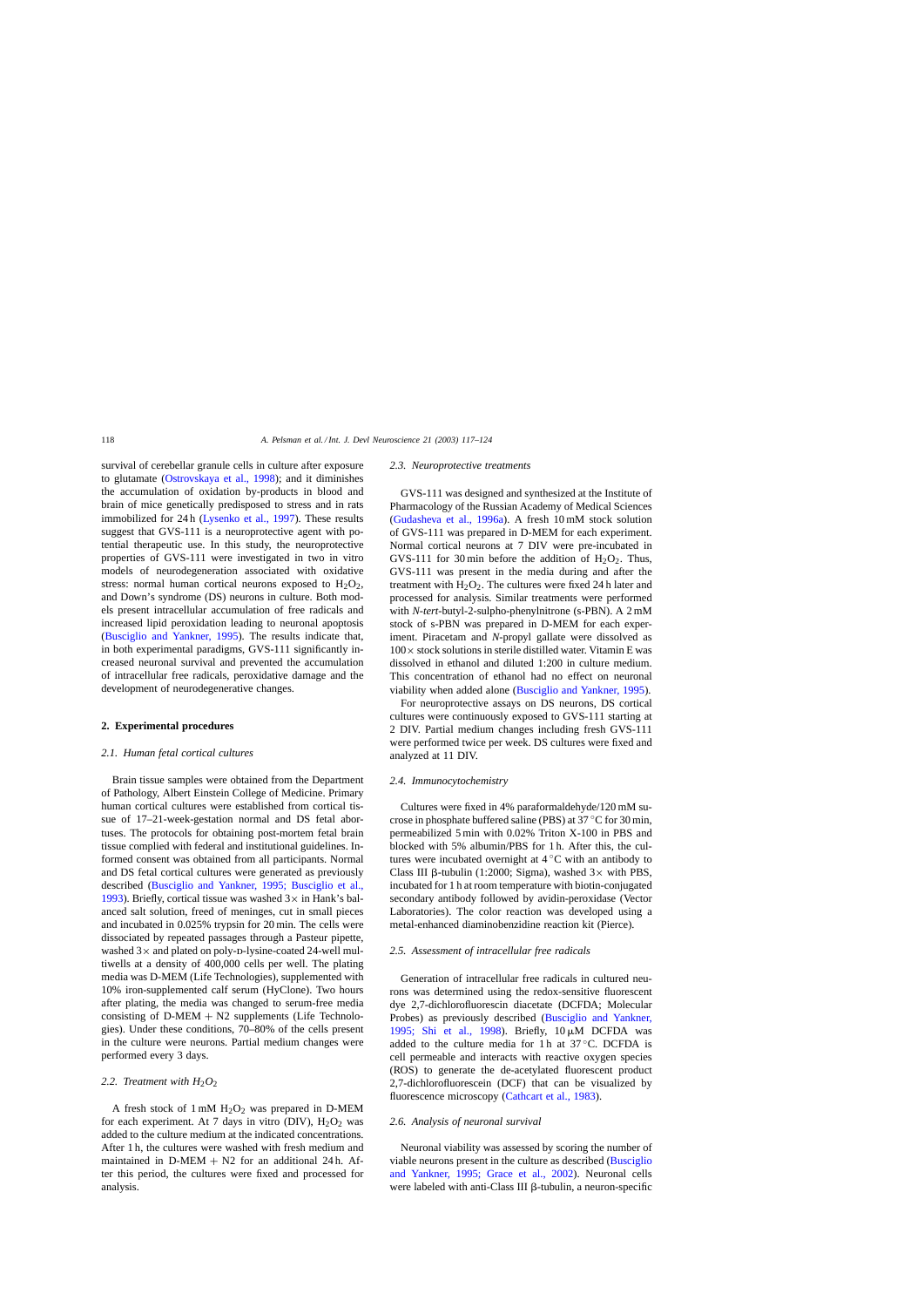marker and nuclei were labeled with  $10 \mu g/ml$  propidium iodide. Living neurons in early apoptotic stages were visualized by fluorescence microscopy after labeling with Annexin V following the vendor's protocol (Annexin V-EGFP kit; Clontech). The number of viable neurons was assessed in 10–12 microscopic fields per well, in quadruplicate wells, using a  $20 \times$  objective (final magnification  $200 \times$ ). The identity of the cultures was coded to avoid experimental bias. An average of 200 neurons was counted in control cultures in each experiment. Digital images were obtained with a CCD color camera (SPOT). All experiments were replicated at least four times utilizing cultures generated from different fetal tissue specimens.

## *2.7. Lipid peroxidation assay*

Relative levels of lipid peroxidation in individual cortical neurons were quantified using a 2-thiobarbituric acid (TBA) assay as described previously [\(Juurlink and Husain,](#page-7-0) [1994\).](#page-7-0) Briefly, the cells were fixed after the corresponding treatments in an aldehyde-free fixative containing 50% methanol, 10% glacial acetic acid, 2 mM EDTA and 38 mM TBA. Cultures were heated to 85 ◦C for 45 min, fixative was removed, antifade solution was added, and cells were imaged using a fluorescent microscope (excitation at 488 nm). Images of cells receiving different treatments were acquired with a CCD camera and quantitative comparisons of relative fluorescent intensities among treatment groups were performed. Values for average staining intensity per cell were obtained using NIH image software. For some experiments, lipid peroxidation was induced by treatment of cortical cultures with  $10 \text{ mM } F$ eSO<sub>4</sub> as previously described [\(Goodman](#page-6-0) [et al., 1996; Goodman and Mattson, 1996\).](#page-6-0)

#### *2.8. Statistical analysis*

All experiments were repeated at least three times using cultures derived from different tissue samples. Each individual experiment was performed in quadruplicate. In some cases, the data were analyzed by ANOVA followed by post-hoc Student–Newman–Keul's test, in order to make all possible comparisons. Two-way ANOVA was used for comparing GVS-111 and s-PBN neuroprotective effects. Data were expressed as mean  $\pm$  S.E.M. and significance was assessed at  $P < 0.05$ .

# **3. Results**

The neuroprotective effect of GVS-111 was initially evaluated in normal human cortical neurons exposed to  $H_2O_2$ . The cultures were incubated with 25, 50 or 75  $\mu$ M H<sub>2</sub>O<sub>2</sub> for 1 h and neuronal survival was assessed 24 h later. A  $75 \mu M$ concentration of  $H_2O_2$  induced death of more than 90% of the neurons, while more than 80% of the neurons survived

in cultures treated with  $25 \mu M H_2O_2$  ([Fig. 1A\).](#page-3-0) A 1 h exposure to 50  $\mu$ M H<sub>2</sub>O<sub>2</sub> resulted in 38  $\pm$  3% neuronal survival after 24 h ([Fig. 1A\)](#page-3-0). Thus, a  $50 \mu M$  H<sub>2</sub>O<sub>2</sub> dose, which causes moderate cell death, was chosen and utilized for further studies. Degenerative changes in  $H_2O_2$ -treated cultures became evident from 2 h after initiation of the treatment and gradually increased over the next 24 h. Degenerating neurons displayed chromatin condensation and fragmentation [\(Fig. 1C,](#page-3-0) arrows), consistent with neuronal apoptosis. To confirm the presence of an apoptotic process in H2O2-treated neurons, Annexin V was utilized. Annexin V has a strong binding affinity for phosphatidylserine in cellular membranes. In apoptotic cells, phosphatidylserine looses its normal localization in the inner plasma membrane and translocates to the outer layer of the membrane where it is exposed to the extracellular environment and can bind Annexin V ([Fadok et al., 1992; Martin et al., 1995\).](#page-6-0) In cultures exposed to 50  $\mu$ M H<sub>2</sub>O<sub>2</sub>, a progressive increase in Annexin V staining was observed starting 2 h after the initiation of the treatment ([Fig. 1E\).](#page-3-0) Control cultures did not exhibit changes in neuronal survival and showed negative Annexin V staining ([Fig. 1D\).](#page-3-0) Degenerative changes, chromatin condensation and positive Annexin V staining indicated that  $50 \mu M$  $H<sub>2</sub>O<sub>2</sub>$  induced neuronal apoptosis. We tested the neuroprotective activity of GVS-111 ([Fig. 2D\)](#page-4-0) in this system. When added to  $H_2O_2$ -treated cultures, GVS-111 prevented the appearance of neurodegenerative changes in a dose-dependent manner [\(Fig. 2C and E\)](#page-4-0). GVS-111 significantly increased neuronal survival from  $35 \pm 6\%$  (mean  $\pm$  S.E.M.) in cultures treated with H<sub>2</sub>O<sub>2</sub> alone, to  $47 \pm 5\%$  in cultures treated with  $H_2O_2 + 10$  nM GVS-111, up to  $85 \pm 9\%$  in cultures treated with  $H_2O_2 + 100 \mu M$  GVS-111 ([Fig. 2E\).](#page-4-0) The IC<sub>50</sub> value for GVS-111 was  $1.7 \pm 0.07 \mu$ M. The neuroprotective effect of GVS-111 was compared with that of the antioxidant free radical spin trap s-PBN, which is neuroprotective on Down's syndrome neurons in culture ([Busciglio and Yankner,](#page-6-0) [1995\).](#page-6-0) s-PBN protected normal human cortical neurons against  $H_2O_2$ -mediated damage at final concentrations of 100 and 10  $\mu$ M, increasing neuronal survival to 71  $\pm$  8 and  $69 \pm 5$ %, respectively. In contrast, no significant protection was observed with  $1 \mu M$  s-PBN ([Fig. 3E\).](#page-4-0) Thus, GVS-111 exhibits higher efficacy and potency against  $H_2O_2$  than s-PBN.

To determine whether GVS-111 neuroprotective effect is related to its antioxidant properties [\(Lysenko et al., 1997\),](#page-7-0) we analyzed its ability to prevent intracellular free radical accumulation and lipid peroxidation. Accumulation of intracellular free radicals was assessed with DCFDA. Fluorescence microscopy analysis showed a marked increase in DCF fluorescence 2 h after exposure to  $H_2O_2$ , indicating the presence of intracellular free radicals [\(Fig. 3B,](#page-4-0) arrows). In contrast,  $1 \mu M$  GVS-111 prevented the appearance of intra-cellular DCF fluorescence [\(Fig. 3D\).](#page-4-0) s-PBN (100  $\mu$ M) was also effective to prevent the increase in DCF fluorescence induced by  $H_2O_2$ , but neither 1 nM GVS-111 nor 1  $\mu$ M s-PBN prevented the increase in DCF fluorescence after  $H_2O_2$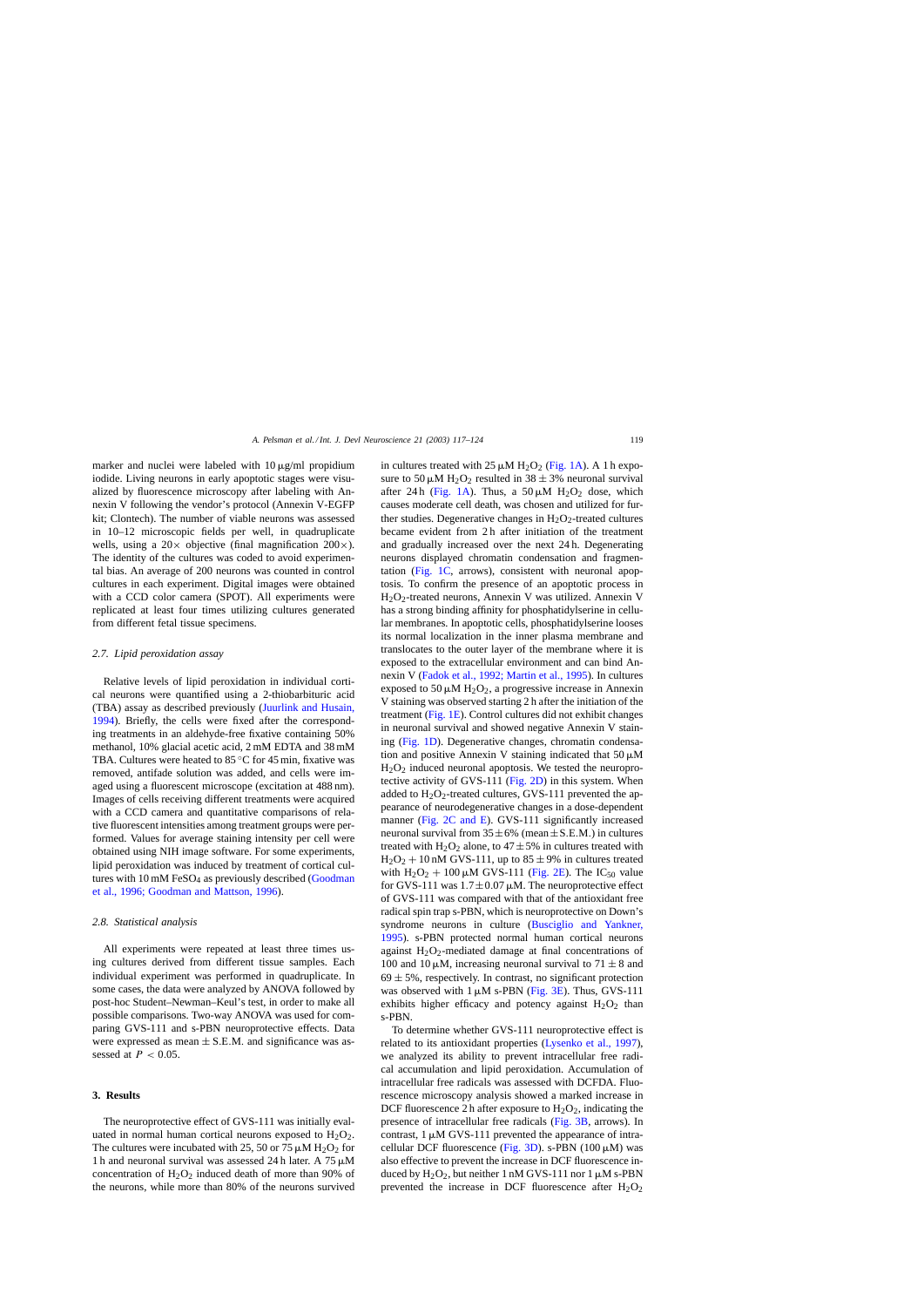<span id="page-3-0"></span>

Fig. 1.  $H_2O_2$  induces apoptosis of human cortical neurons in vitro. (A) Neuronal survival after  $H_2O_2$  treatment. Survival is expressed as a percentage compared to vehicle-treated cultures (100%). Values are the mean  $\pm$  S.E.M.;  $n = 4$  independent experiments; more than 200 neurons were scored per condition in each individual experiment.  $\bigstar_{P}$  < 0.01 relative to vehicle by Student's *t*-test. Cultures were incubated with H<sub>2</sub>O<sub>2</sub> for 1 h, then the medium was changed and survival was assessed 24 h later. (B and C) H<sub>2</sub>O<sub>2</sub> induces apoptotic changes in human neurons. Neurons were treated at 7 DIV with vehicle (A) or with  $50 \mu M$  H<sub>2</sub>O<sub>2</sub> for 1 h (B). The cultures were fixed and stained with propidium iodide 24 h after treatment. Control cultures show normal nuclear morphology (A). H<sub>2</sub>O<sub>2</sub>-treated neurons exhibit chromatin condensation and fragmentation (B). Scale bar for (A and B): 40  $\mu$ M. (D and E) Living cultures were labeled with Annexin V and observed by fluorescence microscopy 4 h after treatment with  $H_2O_2$ . Vehicle-treated neurons showed negative Annexin V staining (D). Annexin V fluorescence is evident on the cell surface of  $H_2O_2$  treated neurons (E). Scale bar for (D and E):  $20 \mu$ M.

exposure (data not shown). These results suggest that GVS-111 neuroprotection is related to its antioxidant activity.

The neuroprotective effect of GVS-111 against oxidative damage was further analyzed using an assay based on the fluorescence generated by TBA in the presence of lipid peroxides [\(Juurlink and Husain, 1994\)](#page-7-0). Incubation of cortical neurons with  $50 \mu M$  H<sub>2</sub>O<sub>2</sub> or 10 mM FeSO<sub>4</sub> resulted in significant increases of TBA fluorescence. Treatment with GVS-111 reduced significantly TBA fluorescence in cultures treated with  $H_2O_2$  and FeSO<sub>4</sub> [\(Fig. 4A\),](#page-5-0) further suggesting that GVS-111 possesses antioxidant activity. The neuroprotective effect of GVS-111 was compared with that of antioxidants Vitamin E and propyl gallate ([Busciglio and](#page-6-0) [Yankner, 1995\),](#page-6-0) and the nootropic agent Piracetam, which has also been reported to be neuroprotective ([Brandao et al.,](#page-6-0) [1995, 1996; Vaglenova and Vesselinov Petkov, 2001](#page-6-0)). All these compounds enhanced survival of  $H_2O_2$ -treated neu-rons ([Fig. 4B\),](#page-5-0) but  $10 \mu M$  GVS-111 exhibited significantly higher neuroprotection [\(Fig. 4B\).](#page-5-0)

Finally, the neuroprotective properties of GVS-111 were assessed in DS neurons. DS cortical cultures exhibit good viability after plating and develop in a similar way to normal neurons during the first 5–7 DIV. After this period, DS neurons exhibit progressive degenerative changes and during the second week in culture approximately 50% of the neurons are lost [\(Busciglio and Yankner, 1995\).](#page-6-0) Degenerating DS neurons show increased intracellular levels of ROS, membrane blebbing, chromatin condensation and positive TUNEL staining consistent with apoptotic cell death ([Busciglio and Yankner, 1995\).](#page-6-0) DS cultures were continuously treated with GVS-111 from days 2 to 11 in vitro, fixed and analyzed. At 11 DIV, untreated DS cultures showed clear signs of neurodegeneration including formation of neuronal clumps, neuritic retraction and fragmentation ([Fig. 5A\).](#page-5-0) In contrast, DS neurons treated with GVS-111 exhibited normal morphology [\(Fig. 5B\).](#page-5-0) Analysis of cell viability revealed that GVS-111 increased neuronal survival from  $100 \pm 17\%$  on untreated DS cultures, to  $160 \pm 20\%$  on 1  $\mu$ M GVS-111- and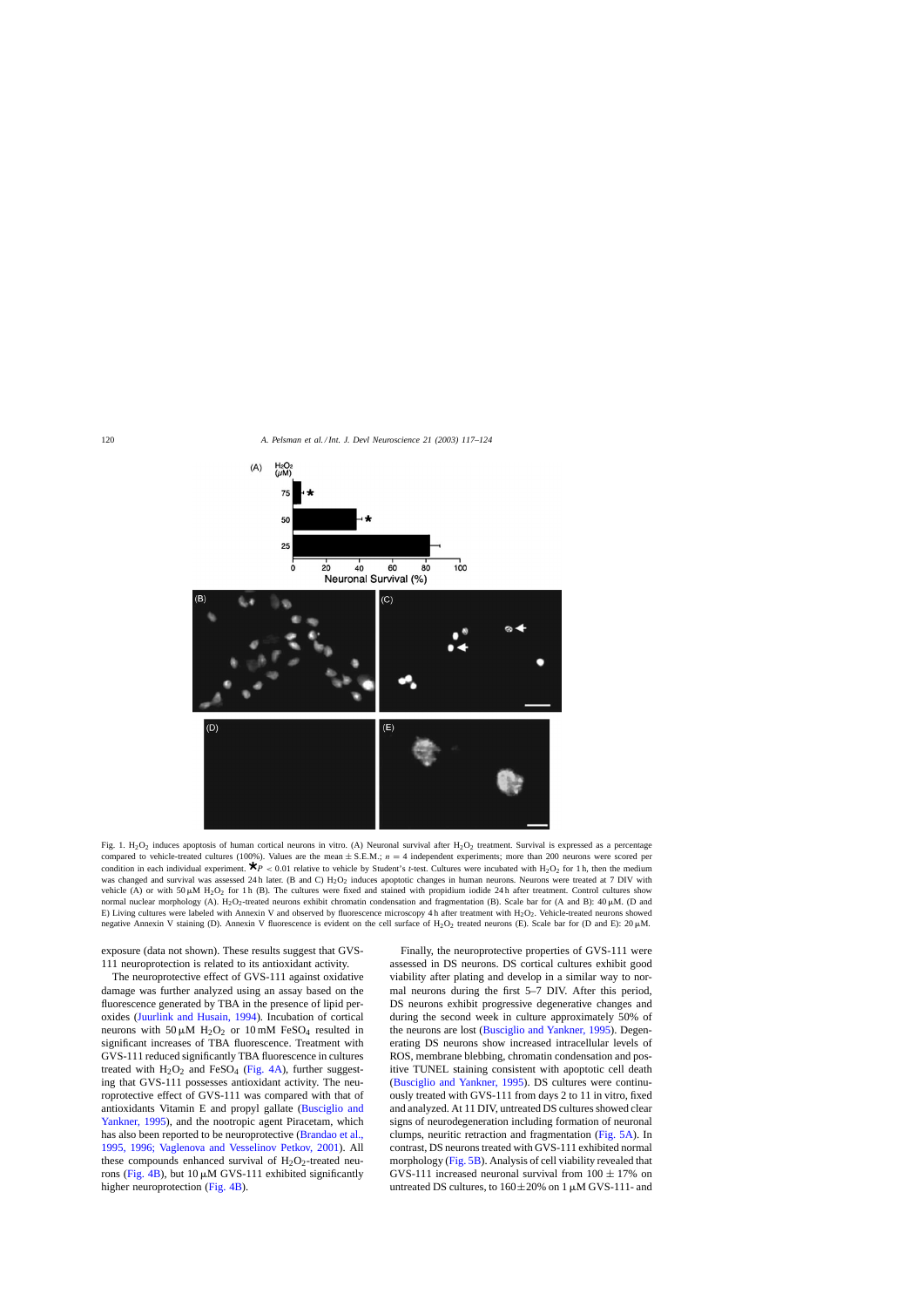<span id="page-4-0"></span>

Fig. 2. GVS-111 protects human cortical neurons from H<sub>2</sub>O<sub>2</sub>. (A–C) Control cultures treated with vehicle show normal neuronal morphology with intact processes (A). Fifty micromolar  $H_2O_2$  induce extensive neuritic retraction, clumping of cell bodies and degeneration (B). Cultures incubated with  $H_2O_2 + 100 \mu M$  GVS-111 show normal morphology with good preservation of processes (C). Scale bar: 40  $\mu$ M. (D) Molecular structure of GVS-111. (E) GVS-111 and s-PBN induce dose-dependent increase in neuronal survival in H2O2-treated cultures. Survival is expressed as a percentage of survival in vehicle-treated cultures (100%). Values are the mean  $\pm$  S.E.M.;  $n = 4$  independent experiments; more than 200 neurons were scored per experimental condition in each individual experiment. Significantly different from H<sub>2</sub>O<sub>2</sub>-treated cultures by ANOVA ( $\bigstar_P$  < 0.01).



Fig. 3. GVS-111 prevents intracellular free radical accumulation after exposure to  $H_2O_2$ . A DCFDA assay was performed 2h after treatment with 50  $\mu$ M H<sub>2</sub>O<sub>2</sub>. DCF fluorescence was visualized in living cultures. (A and C) are phase contrast images of the fields shown in (B and D), respectively. DCF fluorescence denotes the presence of intracellular free radicals in  $H_2O_2$ -treated cells (arrows, B). Background cellular DCF fluorescence is observed in cultures treated with  $H_2O_2+100 \mu M$  GVS-111 (D). Scale bar:  $40 \mu M$ .

 $183 \pm 32\%$  on 100  $\mu$ M GVS-111-treated cultures ([Fig. 5C\).](#page-5-0) GVS-111 also inhibited intracellular free radical accumulation and lipid peroxidation in DS cultures (data not shown). Taken together, these results indicate that GVS-111 possesses strong neuroprotective activity against oxidative damage in cortical human neurons.

## **4. Discussion**

This report describes the neuroprotective effect of the novel prolyl-containing dipeptide, GVS-111 on normal and DS cortical neurons in culture. GVS-111 prevented intracellular free radical accumulation, lipid peroxidation and the appearance of degenerative/apoptotic changes in normal neurons treated with 50  $\mu$ M H<sub>2</sub>O<sub>2</sub>, resulting in a marked increase in the number of viable neurons present in the culture. The ability to prevent intracellular free radical accumulation and lipid peroxidation suggests that GVS-111 acts as a potent antioxidant that can prevent neuronal degeneration at concentrations in the nM range. Indeed, significant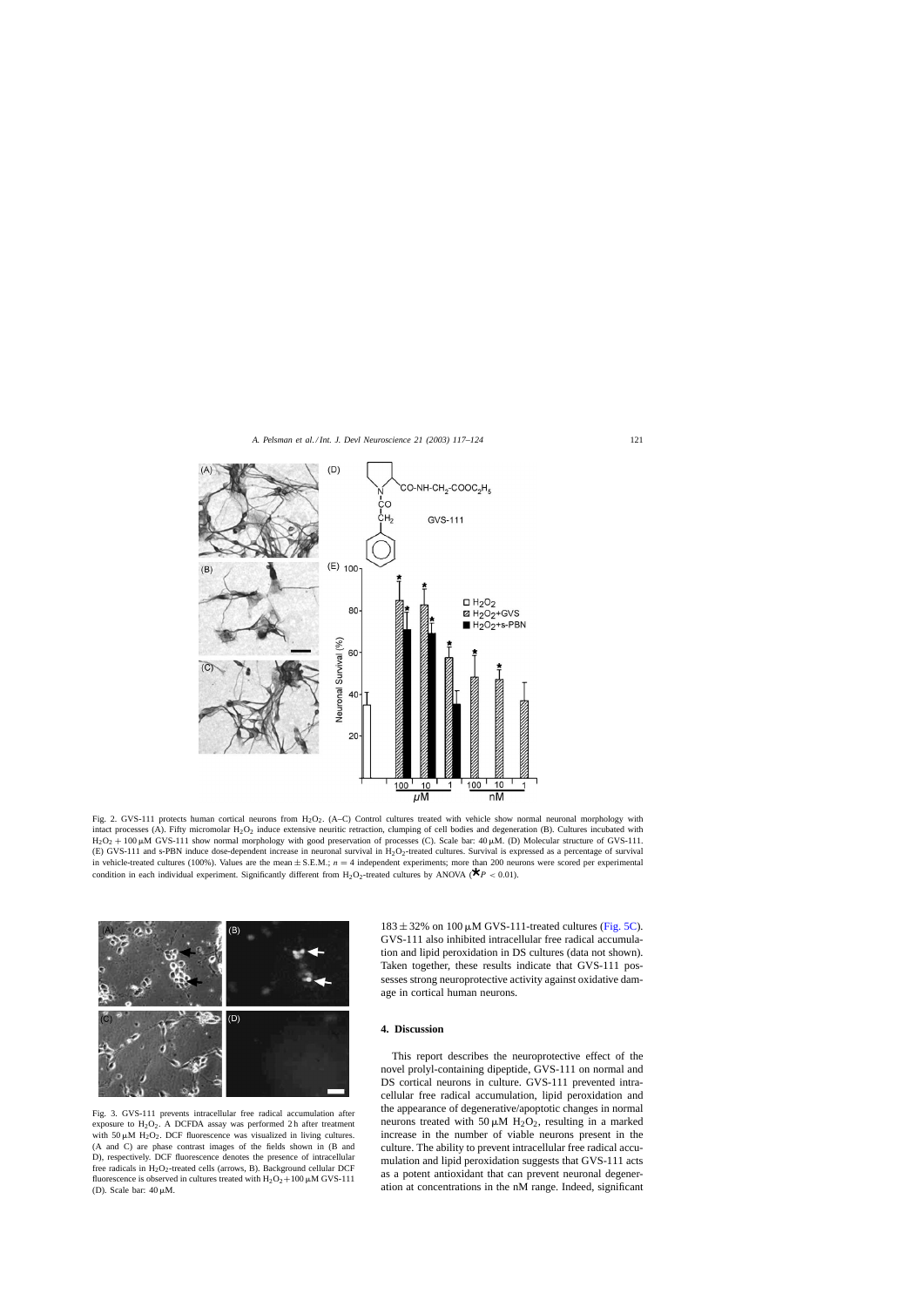<span id="page-5-0"></span>

Fig. 4. GVS-111 inhibits  $H_2O_2$ -induced lipid peroxidation. (A) The graphic shows a significant decrease in lipid peroxidation expressed as TBA fluorescence in normal neurons exposed to  $H_2O_2$  and  $FeSO_4$  (Fe) and treated with  $1 \mu M$  GVS-111. TBA fluorescence is expressed as arbitrary units derived from the image analysis (see [Section 2\).](#page-1-0) Values are the mean  $\pm$  S.E.M.;  $n = 4$  independent experiments; more than 20 microscopic fields were analyzed per experimental condition in each individual experiment. Significantly different from  $H_2O_2$ - or Fe-treated cultures by ANOVA ( $\bigstar_P$  < 0.01). (B) Neuroprotective activity of Piracetam (Pir), Vitamin E (Vit E), propyl gallate (PG) and GVS-111 (GVS) on cortical neurons treated with  $50 \mu M H_2O_2$ . Drugs were added at the indicated concentrations, which have been shown to produce maximal neuroprotective effect on DS neuronal cultures [\(Busciglio and Yankner, 1995\).](#page-6-0) Neuronal survival is expressed as a percentage of survival in control cultures (100%). Values are the mean  $\pm$  S.E.M.;  $n = 4$  independent experiments; more than 200 neurons were scored per experimental condition in each individual experiment. Significantly different from  $H_2O_2$ -treated cultures by ANOVA ( $P < 0.01$ ). ( $\star\star$ ) Significantly different from H<sub>2</sub>O<sub>2</sub> + Pir-,  $H_2O_2 + V$ it E- and  $H_2O_2 + PG$ -treated cultures.



Fig. 5. GVS-111 enhances DS neuronal survival. (A) By 11 DIV, DS cortical cultures exhibit clear signs of degeneration including neuritic fragmentation and clumping of cell bodies (arrow). (B) DS cultures treated with  $1 \mu M$  GVS-111 show a significant increase in neuronal survival and good preservation of neuronal processes. Scale bar:  $40 \mu M$ . (C) Increase in neuronal survival in DS cultures treated with GVS-111 at the indicated doses. Results are expressed as a percentage of survival in DS cultures at 7 DIV (100%), before the onset of degeneration ([Busciglio and Yankner,](#page-6-0) [1995\).](#page-6-0) Results are the mean  $\pm$  S.E.M. for four experiments. Significantly different from untreated cultures by ANOVA ( $\bigstar_P$  < 0.01).

protection was observed at 100 and also at 10 nM. Analysis by ANOVA of the effect of GVS-111 and s-PBN at 100 and  $10 \mu M$  showed a significant difference between the two groups, indicating that GVS-111 is more efficacious as a neuroprotective agent than s-PBN. GVS-111 also promoted higher survival than Vitamin E, propyl gallate and Piracetam, the best-known nootropic compound.

Oxidative stress is considered to play a role in the pathogenesis of several age-related neurodegenerative diseases, including Alzheimer's disease ([Beal, 1995; Busciglio et al.,](#page-6-0) [1998; Mattson and Chan, 2001](#page-6-0)). Interestingly, GVS-111 exhibited limited neuroprotection after amyloid  $\beta$  (A $\beta$ ) treatment (data not shown), supporting the notion that  $A\beta$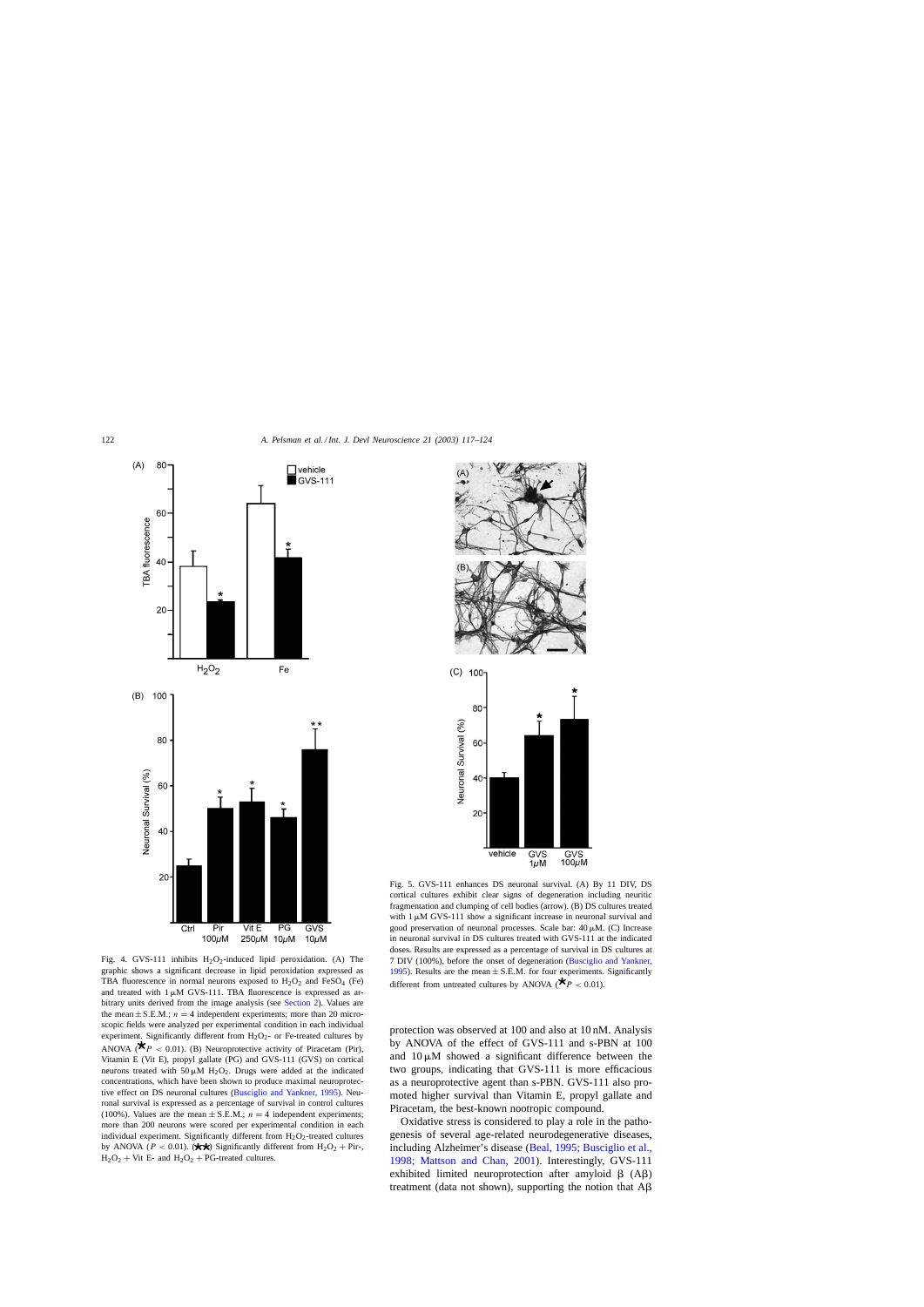<span id="page-6-0"></span>induces neurotoxicity through different molecular pathways (Behl et al., 1994; Yankner, 1996; Grace and Busciglio, 2003). Oxidative stress is also a potential contributory factor in the neuropathology associated with DS (Busciglio et al., 1998; de Haan et al., 1997; Kedziora and Bartosz, 1988). DS neurons in culture exhibit increased intracellular free radicals, increased lipid peroxidation, mitochondrial dysfunction, intracellular amyloid  $\beta$  accumulation and neuronal degeneration (Busciglio and Yankner, 1995; Busciglio et al., 2002). In this regard, the degenerative changes observed in DS cultures are similar to those observed in normal cultures treated with 50  $\mu$ M H<sub>2</sub>O<sub>2</sub>, including increased level of intracellular free radicals and lipid peroxidation. Moreover, DS neuronal degeneration can be blocked by different antioxidants including free radical spin traps, free radical scavengers, glutathione precursors and catalase (Busciglio and Yankner, 1995). A significant two-fold increase in neuronal survival was observed in DS neurons continuously treated with GVS-111, indicating that GVS-111 protected DS cultures against oxidative damage and that its continuous presence in the medium for 10 days was well tolerated by the cells. Previous studies have reported a diminished number of neurons in the DS brain ([Ross et al., 1984\),](#page-7-0) raising the possibility that neuroprotective therapies may improve neuronal survival and cognitive function in DS patients. The neuroprotective mechanism of action of GVS-111 appears to result from the above described antioxidant effect together with its ability to prevent intracellular  $Ca^{2+}$  increases [\(Solntseva et al., 1997\)](#page-7-0), and to attenuate glutamate neurotoxicity ([Ostrovskaya](#page-7-0) [et al., 1998\)](#page-7-0), which are pathological mechanisms closely associated with the loss of neuronal homeostasis and neurodegeneration (Busciglio et al., 1998). These effects of GVS-111 may be associated with its metabolic processing. GVS-111 main metabolic product is the dipeptide cycloprolyllglycine (cPG), which has been characterized as a naturally occurring, endogenous cyclic dipeptide in the brain [\(Gudasheva et al., 1996b](#page-7-0)). Recent studies revealed that GVS-111 possesses additional properties that may contribute to its potential effectiveness on Alzheimer's patients. GVS-111 improves neuronal responses to acetylcholine microiontophoretic application and restores mnestic performance in rats after treatment with scopolamine ([Ostrovskaya et al., 2001a\).](#page-7-0) In addition, GVS-111 showed anti-inflammatory activity in various experimental models of inflammation [\(Kovalenko et al., 2002\).](#page-7-0) The experimental results obtained with GVS-111 combined with its high bioavailability after oral administration and its low toxicity ([Ostrovskaya et al., 2001b\)](#page-7-0), has led to the clinical assessment of GVS-111 in patients suffering from mild cognitive impairment, a study which is now in progress. The multiple neuroprotective properties displayed by GVS-111 along with its potential nootropic influence on cognitive function may provide a promising therapeutic approach for the treatment of mental retardation and chronic neurodegenerative conditions.

#### **Acknowledgements**

Supported by NIH grant HD38466 (J.B.) and grants from Neuropeptide Dynamics and Saegis Pharmaceuticals. C.H.-V. was Visiting Professor of Neuroscience at University of Connecticut Health Center.

#### **References**

- Beal, M.F., 1995. Aging, energy, and oxidative stress in neurodegenerative diseases. Ann. Neurol. 38, 357–366.
- Behl, C., Davis, J.B., Lesley, R., Schubert, D., 1994. Hydrogen peroxide mediates amyloid beta protein toxicity. Cell 77, 817–827.
- Brandao, F., Paula-Barbosa, M.M., Cadete-Leite, A., 1995. Piracetam impedes hippocampal neuronal loss during withdrawal after chronic alcohol intake. Alcohol 12, 279–288.
- Brandao, F., Cadete-Leite, A., Andrade, J.P., Madeira, M.D., Paula-Barbosa, M.M., 1996. Piracetam promotes mossy fiber synaptic reorganization in rats withdrawn from alcohol. Alcohol 13, 239–249.
- Busciglio, J., Yankner, B.A., 1995. Apoptosis and increased generation of reactive oxygen species in Down's syndrome neurons in vitro. Nature 378, 776–779.
- Busciglio, J., Yeh, J., Yankner, B.A., 1993. Beta-amyloid neurotoxicity in human cortical culture is not mediated by excitotoxins. J. Neurochem. 61, 1565–1568.
- Busciglio, J., Andersen, J.K., Schipper, H.M., Gilad, G.M., McCarty, R., Marzatico, F., Toussaint, O., 1998. Stress, aging, and neurodegenerative disorders. Molecular mechanisms. Ann. N. Y. Acad. Sci. 851, 429–443.
- Busciglio, J., Pelsman, A., Wong, C., Pigino, G., Yuan, M., Mori, H., Yankner, B.A., 2002. Altered metabolism of the amyloid beta precursor protein is associated with mitochondrial dysfunction in Down's syndrome. Neuron 33, 677–688.
- Cathcart, R., Schwiers, E., Ames, B.N., 1983. Detection of picomole levels of hydroperoxides using a fluorescent dichlorofluorescein assay. Anal. Biochem. 134, 111–116.
- de Haan, J.B., Wolvetang, E.J., Cristiano, F., Iannello, R., Bladier, C., Kelner, M.J., Kola, I., 1997. Reactive oxygen species and their contribution to pathology in Down's syndrome. Adv. Pharmacol. 38, 379–402.
- Fadok, V.A., Voelker, D.R., Campbell, P.A., Cohen, J.J., Bratton, D.L., Henson, P.M., 1992. Exposure of phosphatidylserine on the surface of apoptotic lymphocytes triggers specific recognition and removal by macrophages. J. Immunol. 148, 2207–2216.
- Giurgea, C., 1972. Vers une pharmacologie de l'activite integrative du cerveau: tentative du concept nootrope en psychopharmacologie. Actualites Pharmacol. 25, 115–156.
- Goodman, Y., Mattson, M.P., 1996. Ceramide protects hippocampal neurons against excitotoxic and oxidative insults, and amyloid beta-peptide toxicity. J. Neurochem. 66, 869–872.
- Goodman, Y., Bruce, A.J., Cheng, B., Mattson, M.P., 1996. Estrogens attenuate and corticosterone exacerbates excitotoxicity, oxidative injury, and amyloid beta-peptide toxicity in hippocampal neurons. J. Neurochem. 66, 1836–1844.
- Gouliaev, A.H., Senning, A., 1994. Piracetam and other structurally related nootropics. Brain Res. Rev. 19, 180–222.
- Grace, E., Busciglio, J., 2003. Aberrant activation of focal adhesion proteins mediates fibrillar Aß-induced neuronal dystrophy. J. Neurosci. 23, 493–502.
- Grace, E., Rabiner, C., Busciglio, J., 2002. Characterization of neuronal dystrophy induced by fibrillar amyloid  $\beta$ : implications for Alzheimer's disease. Neuroscience 114, 265–273.
- Gudasheva, T., Voronina, T., Ostrovskaya, R., Rozantsev, G., Vasilevich, N., Trophimov, S., Kravchenko, E., Skoldinov, A., Seredenin, S., 1996a. Synthesis and antiamnestic activity of a series of *N*-acylprolyl-containing dipeptides. Eur. J. Med. Chem. 31, 151–157.